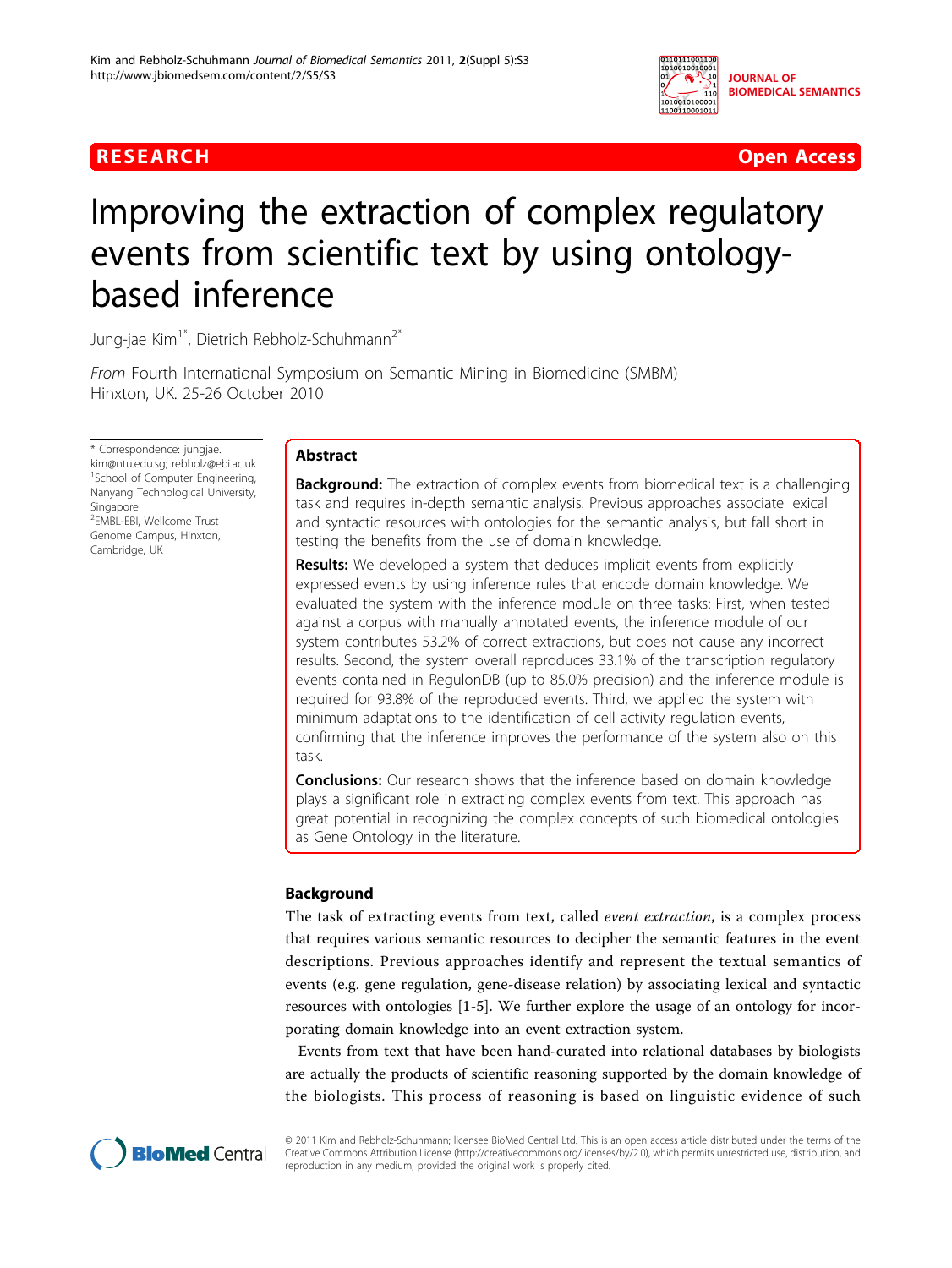language patterns as "A regulates B" and "expression of Gene C" which refer to the basic events of regulation and gene expression. These basic events can be combined into an event with the compositional structure "A regulates (the expression of Gene C)", where the parentheses enclose the embedded event. In this paper, we call such an event consisting of multiple basic events a *complex event* and say that it has a *composi*tional structure. We will show that the use of inference based on domain knowledge supports the extraction of complex events from text.

The previous approaches to extracting complex events combine the basic events into compositional structures according to the syntactic structures of source sentences. However, there are two open issues in curating the compositional structures into relational databases. First, the event descriptions in scientific papers are so complicated that it is often required to transform the compositional structures into the structures compatible with the semantic templates of the target databases. Second, an event can be represented across sentence boundaries, even in multiple sentences which are not linked via anaphoric expressions (e.g. 'it', 'the gene').

Biologists with sufficient domain knowledge have little problem in carrying out the two required tasks of structural transformation and evidence combination. Structural transformation is to find an event that has the same meaning as the original event but with a different structure, while evidence combination is to identify a new event that can be deduced from multiple events. We should encode the domain knowledge into a logical form so that our text mining systems can process the compositional structures of events, which are explicitly expressed in text and can be extracted by language patterns, to deduce the events with alternative structures and those implied by a combination of multiple events. We call the explicitly expressed events explicit events and the deduced events implicit events.

Several text mining systems have employed inference based on domain knowledge to fill in event templates [\[6](#page-12-0)-[8](#page-12-0)]. They can also go beyond sentence boundaries and combine into an event frame the event attributes collected from different sentences. However, they do not use an ontology for representing the inference rules. Moreover, they primarily deal with flat-structured event frames whose participants are physical entities (e.g. protein, residue). To address these issues, we present a novel approach that represents events and domain knowledge with an ontology and combines basic events into a compositional structure where an event participant can be another simpler event.

We utilize Gene Regulation Ontology (GRO), a conceptual model for the domain of gene regulation [[9\]](#page-12-0). The ontology has been designed for representing the compositional semantics of both biomedical text and the referential databases. GRO provides basic concepts and properties of the domain, which are from, and cross-linked to, such biomedical ontologies as Gene Ontology and Sequence Ontology. We use the concepts and properties of GRO to represent the domain knowledge in form of  $P\rightarrow Q$  implications, which we call inference rules. We also represent explicit events from text with GRO and apply modus ponens to the inference rules and the explicit events to deduce implicit events.

We implemented a system of event extraction with the proposed inference module and evaluated it on three tasks, reporting that the inference significantly improves the system performance.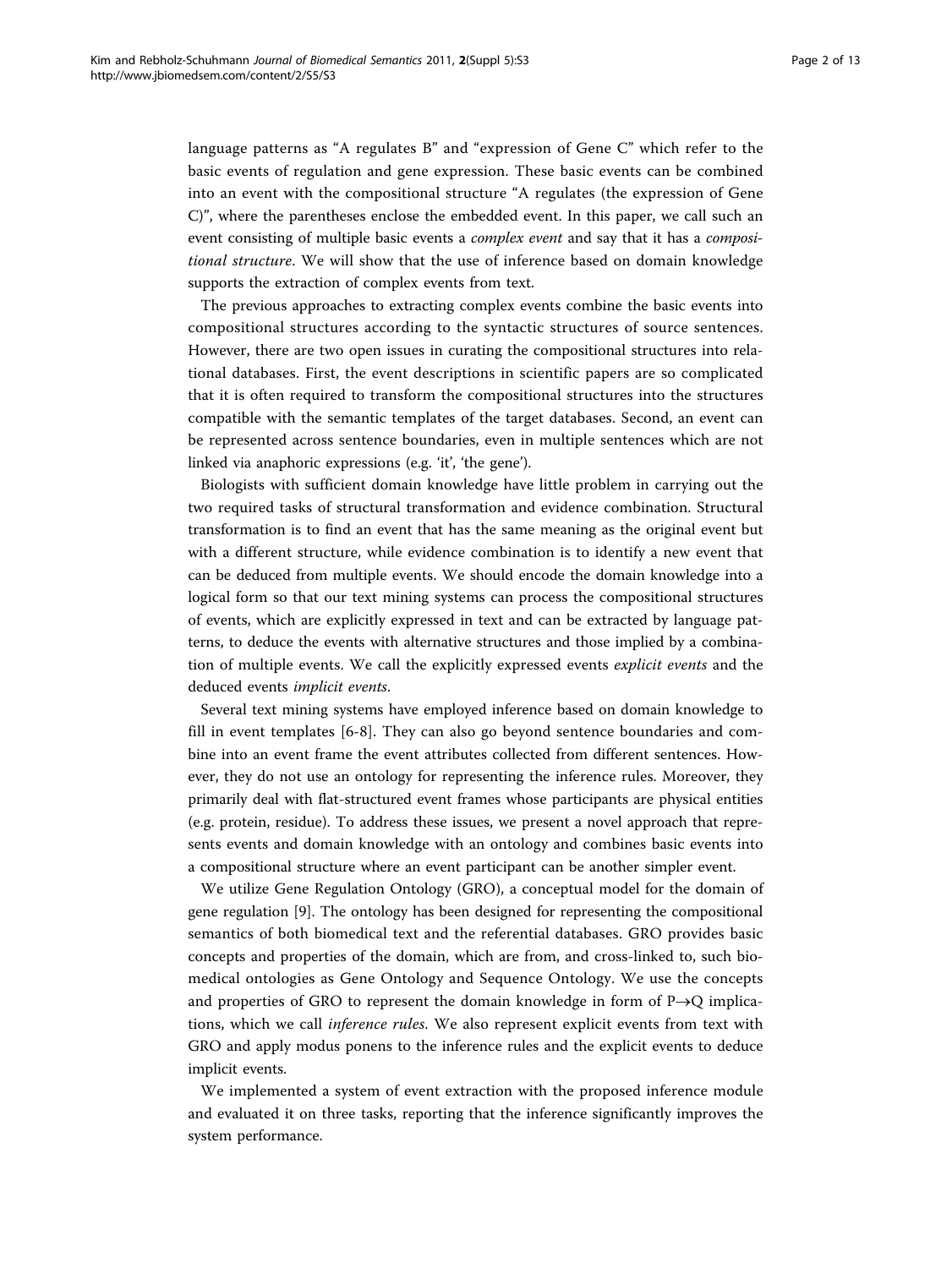#### <span id="page-2-0"></span>Results

We performed three evaluations to test our system. Each evaluation takes two steps to answer the following two questions, respectively: 1) How well does the system with the inference module extract events from text and 2) how much does the inference module contribute to the event extraction? First, we ran the system on a manually annotated corpus to estimate the performance of the system. Second, we used the system for a real-world task of populating RegulonDB, the referential database of E. coli transcription regulatory network, to prove the robustness of the system. The first two evaluations are based on the corpora used for our previously reported experiments [[10](#page-12-0)]. Finally, we applied the system to a related task of extracting regulatory events on cell activities and compared the results with the GOA database [[11](#page-12-0)]. While the first two evaluation tasks focus on  $E$ . coli, a prokaryotic model organism, the last task deals with human genes and cells.

Table 1 shows the event templates for the evaluations. The first two evaluations are to extract instances of the first three event templates in the table, while the last evaluation is to extract instances of the two last event templates. Our system deals with four properties of events: 1) agents which bind to gene regulatory regions or control gene expression and cell activities; 2) patients which are regulated by the agents; 3) polarity, which tells whether the agent regulates the patient positively or negatively; and 4) physical contact, which indicates whether the agent regulates the patient directly by binding or indirectly through other agents. Since the three evaluations only consider the agents and patients, the event templates in Table 1 include only the two properties.

#### Evaluation against event annotation

We evaluated our system first against a manually annotated corpus. The corpus consists of 209 MEDLINE abstracts that contain at least one E. coli transcription factor (TF) name. Two curators have annotated  $E.$  coli gene regulatory events on the corpus and have agreed on the final release of the annotated corpus which is available at <http://www.ebi.ac.uk/~kim/eventannotation/> (see [\[10](#page-12-0)] for details, including inter-annotator agreement).

We randomly divided the corpus into two sets: One for system development (i.e. training corpus) and the other for system evaluation (i.e. test corpus). The training corpus, consisting of 109 abstracts, has 250 events annotated, while the test corpus, consisting of 100 abstracts, has 375 events annotated. We manually constructed language

| Semantic template                                                                                                                                                                        | Gene Ontology concept                        |
|------------------------------------------------------------------------------------------------------------------------------------------------------------------------------------------|----------------------------------------------|
| <regulationofgeneexpression hasagent="?Protein&lt;/td"><td>Regulation of gene expression</td></regulationofgeneexpression>                                                               | Regulation of gene expression                |
| hasPatient= <geneexpression haspatient="?Gene">&gt;</geneexpression>                                                                                                                     | (GO:0010468)                                 |
| <regulationoftranscription hasagent="?Protein&lt;/td"><td>Regulation of transcription</td></regulationoftranscription>                                                                   | Regulation of transcription                  |
| hasPatient= <transcription haspatient="?Gene">&gt;</transcription>                                                                                                                       | (GO:0045449)                                 |
| <bindingoftftotfbindingsiteofdna<br>hasAgent=?TranscriptionFactor<br/>hasPatient=<regulatorydnaregion haspatient="?Gene">&gt;</regulatorydnaregion></bindingoftftotfbindingsiteofdna<br> | Transcription factor binding<br>(GO:0008134) |
| <regulatoryprocess hasagent="?MolecularEntity&lt;/td"><td>Regulation of cell growth</td></regulatoryprocess>                                                                             | Regulation of cell growth                    |
| hasPatient= <cellgrowth hasagent="?Cell">&gt;</cellgrowth>                                                                                                                               | (GO:0001558)                                 |
| <regulatoryprocess hasagent="?MolecularEntity&lt;/td"><td>Regulation of cell killing</td></regulatoryprocess>                                                                            | Regulation of cell killing                   |
| hasPatient= <celldeath hasagent="?Cell">&gt;</celldeath>                                                                                                                                 | (GO:0031341)                                 |

#### Table 1 Semantic templates for target events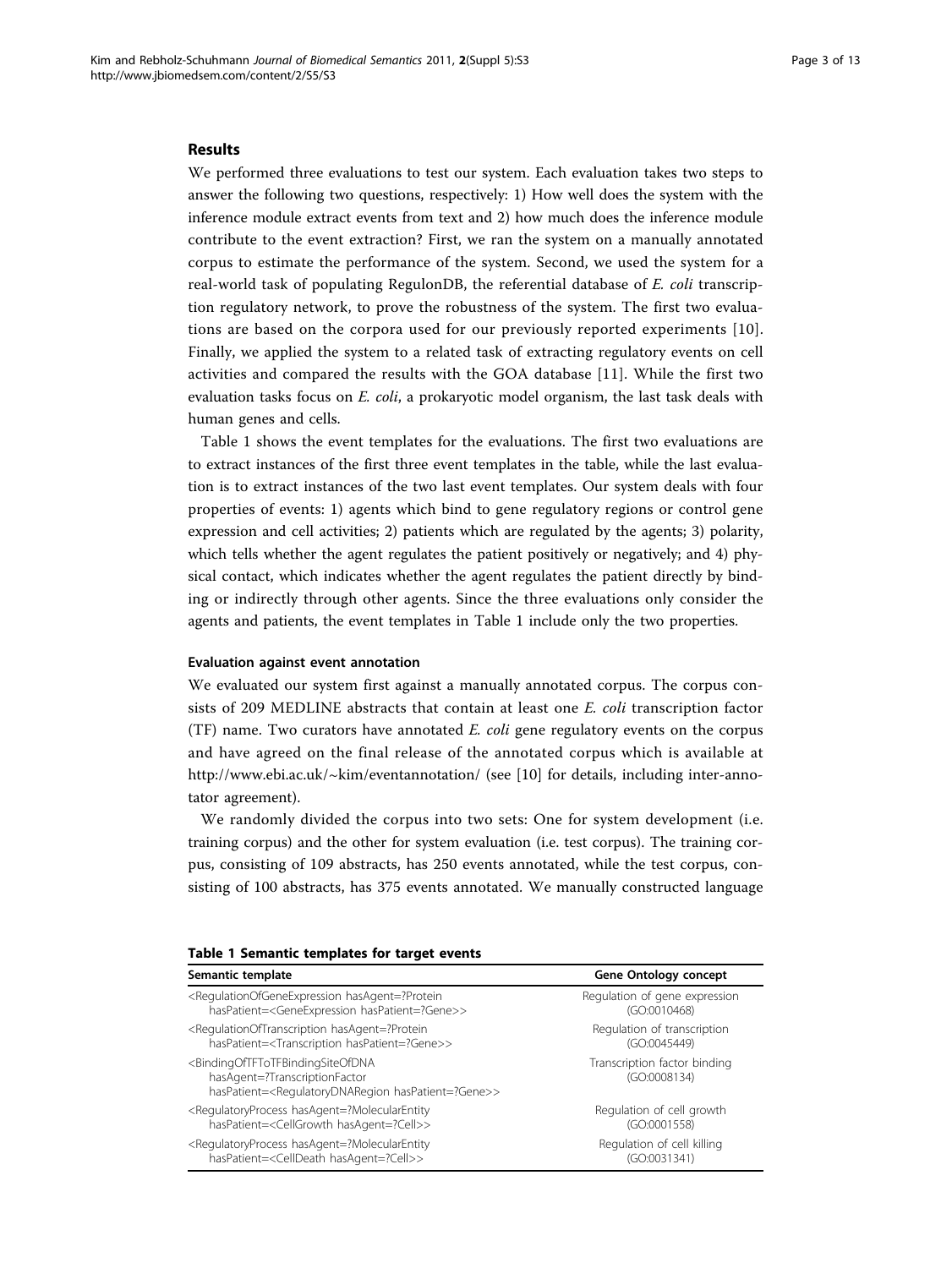patterns and inference rules, based on the training corpus and a review paper (see the Methods section for details).

The system successfully extracted 79 events from the test corpus (21.1% recall) and incorrectly produced 15 events (84.0% precision). We consider an extracted event as correct if its two participants and their roles (i.e. agent, patient) are correctly identified, following the evaluation criteria of the previous approaches [\[3,12](#page-12-0)]. Among the 79 events, the system has correctly identified polarity of 46 events (58.2% precision) and physical contact of 51 events (64.6% precision), while these two features are not considered for estimating the system performance, following the evaluation criteria of the previous approaches [[3,12](#page-12-0)]. To understand the contribution of the inference on the system, we have run the system without the inference module. It then extracts only 37 out of the successfully extracted 79 events, which indicates that the inference contributes on 53.2% of the correct results. In addition, the inference was involved in the extraction of only three out of the 15 incorrectly extracted events. This result supports our claim that logical inference can effectively deduce implicit textual semantics from explicit textual semantics. We have further focused on the events whose agents are TFs for the purpose of comparing our system with [[3,12\]](#page-12-0). The test corpus has 305 events with TFs as agents. The system has successfully extracted 66 events among them (21.6% recall) and incorrectly produced 6 events (91.7% precision). This perfor-mance is slightly better than that of [[3](#page-12-0)] (90% precision,  $\sim$  20% recall) and of [\[12](#page-12-0)] (84% precision).

We analyzed the errors of the system as follows: The false positives, in total 15 errors, are mainly due to the inappropriate application of the loose pattern matching method (7 errors) (see the Methods section for details). The other causes include parse errors (2), the neglect of negation (1), and an error in conversion from predicate argument structure to dependency structure (1). These results of error analysis indicate that the three incorrect events, which were extracted by the system with the inference module, are actually due to the incorrect outputs of the prior modules (e.g. pattern matching) passed to the inference module. In short, the inference module caused no incorrect results.

We also analyzed the false negatives. We found that 29.7% of the missing events (88/ 296) are due to the deficiency of the gene name dictionary and that 30.0% (68/296) are due to the lack of anaphora resolution. The rest of the missing events (40.3%) are thus dependent upon pattern matching and inference. It is hard to distinguish errors by pattern matching from those by the inference, because the inference module takes into consideration all semantics from an entire document (i.e. MEDLINE abstract) for the evidence combination. Therefore, the inference together with the pattern matching affects at most 40% of the false negatives.

#### Evaluation against RegulonDB

We tested the system against the real-world task of populating RegulonDB with E. coli transcriptional regulatory events from the literature. We used four corpora that are relevant to  $E.$  coli transcription regulation  $[10]$ : 1) the regulon.abstract corpus with 2,704 MEDLINE abstracts which are references of RegulonDB, 2) the regulon.fulltext corpus with the fulltexts of 436 references in RegulonDB, 3) the ecoli-tf.abstract corpus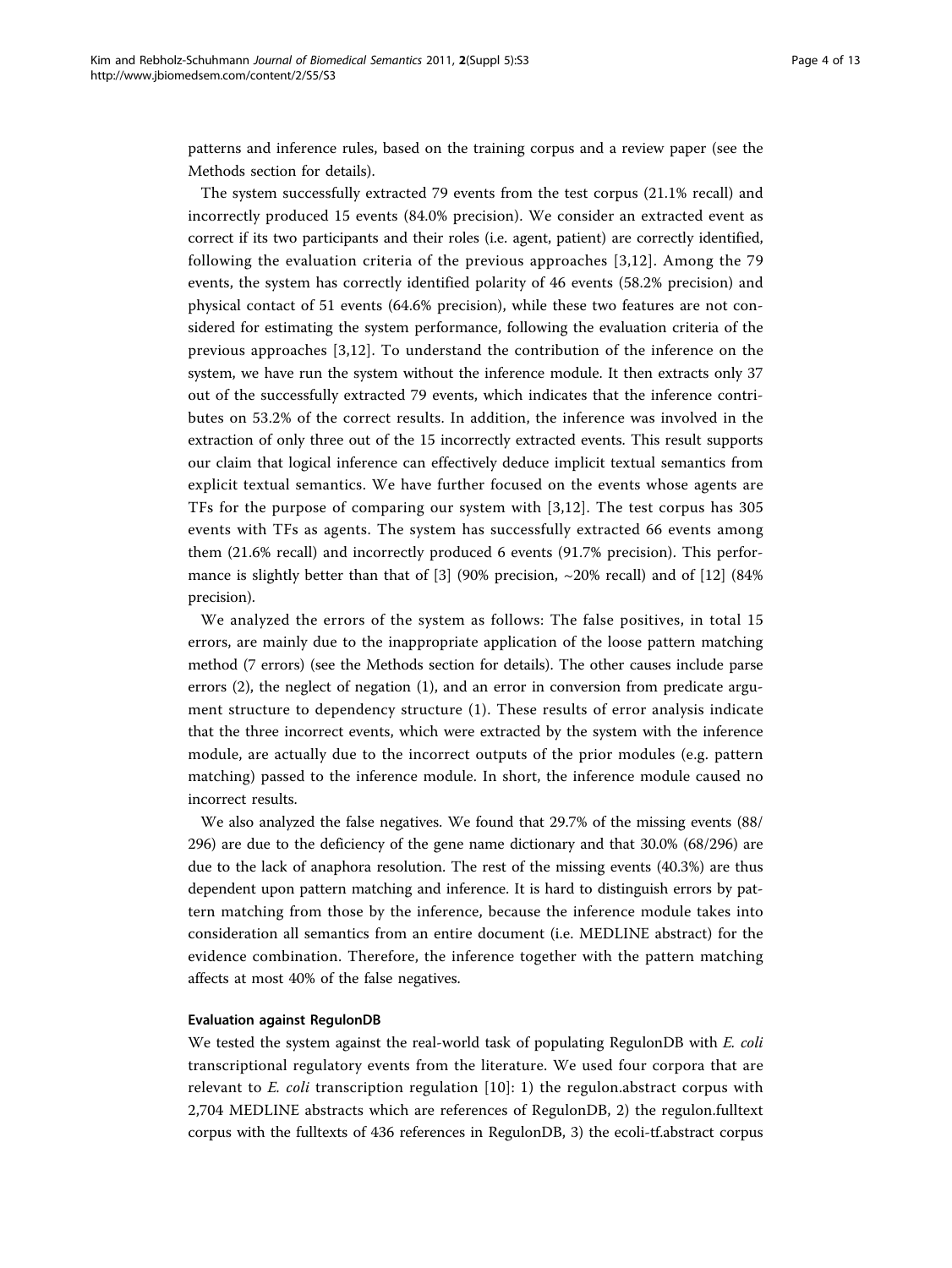with  $4,347$  MEDLINE abstracts that contain at least one E. coli TF name, and 4) the ecoli-tf.fulltext with the fulltexts of 1,812 papers among those in the ecoli-tf.abstract.

We have measured the performance of the system for this evaluation task as follows: The precision is measured as the percentage of events found in RegulonDB among the unique events extracted by the system, while the recall is the percentage of the successfully extracted events among those curated in RegulonDB. The version of RegulonDB used for the evaluation is 6.2, containing 4,579 E. coli genes, 169 TFs, and 3,590 unique gene regulation events. This evaluation only considers events with TFs as agents because of the purpose of populating RegulonDB. The overall performance is as follows: F-score 0.44, precision 66.6%, and recall 33.1%. Table 2 shows the evaluation results over each test corpus, where the performance of the system without the inference is displayed within pairs of parentheses.

Additionally, we analyzed the effect of event types. The precision for the events of the type "regulation of transcription" is 85%, higher than that of [\[12](#page-12-0)] (77% precision), while the overall precision (67%) is predictably lower than that since the system of [[12](#page-12-0)] is developed specifically for extracting regulatory events on gene transcription. We included the events of the other two types, which are hypernyms of "regulation of transcription", into the result set for the evaluation, because of the low recall for the events of "regulation of transcription" (5%). The overall recall (33%) is still lower than that of [[12\]](#page-12-0) (45% recall) because of the small size of the regulon.fulltext corpus (436 fulltexts). Note that [\[12](#page-12-0)] extracted 42% of RegulonDB events from 2,475 fulltexts of RegulonDB references. We plan to analyze a larger number of fulltexts in the future.

It is remarkable that the inference is inevitable for extracting 93.8% of the RegulonDB events that are extracted by our system from the corpora. In contrast, the inference module is involved in the extraction of only 3.2% of the false negative events. The percentage 93.8% is much higher than 53.2% of the first evaluation. The difference may be due to the fact that this second evaluation only counts unique events, while the first evaluation against the event annotations counts all extracted event instances. If so, these results may indicate that only a small amount of well-known events are frequently mentioned in papers in concise language forms, thus extracted by language patterns even without the help of inference, and that the rest of the events are expressed in papers with the detailed procedures of experiments which led to the discovery of the events.

#### Adaptation for regulation of cell activities

Rule-based systems are criticized for being too specific to the domains for which they have been developed, so much so that they cannot be straightforwardly adapted for other domains. To prove the adaptability of our system, we have applied it to a related topic: Regulation of cell activities.

| Corpus            | Recall       | Precision     | F-score    |
|-------------------|--------------|---------------|------------|
| ecoli-tf.abstract | 22.4% (0.3%) | 77.2% (50.0%) | 0.35(0.01) |
| ecoli-tf.fulltext | 24.0% (1.5%) | 67.1% (76.1%) | 0.35(0.03) |
| regulon.abstract  | 17.1% (0.1%) | 85.0% (80.0%) | 0.28(0.00) |
| regulon.fulltext  | 14.1% (1.2%) | 74.0% (91.7%) | 0.24(0.02) |
| Total             | 33.1% (2.1%) | 66.6% (79.6%) | 0.44(0.04) |

Table 2 Evaluation against RegulonDB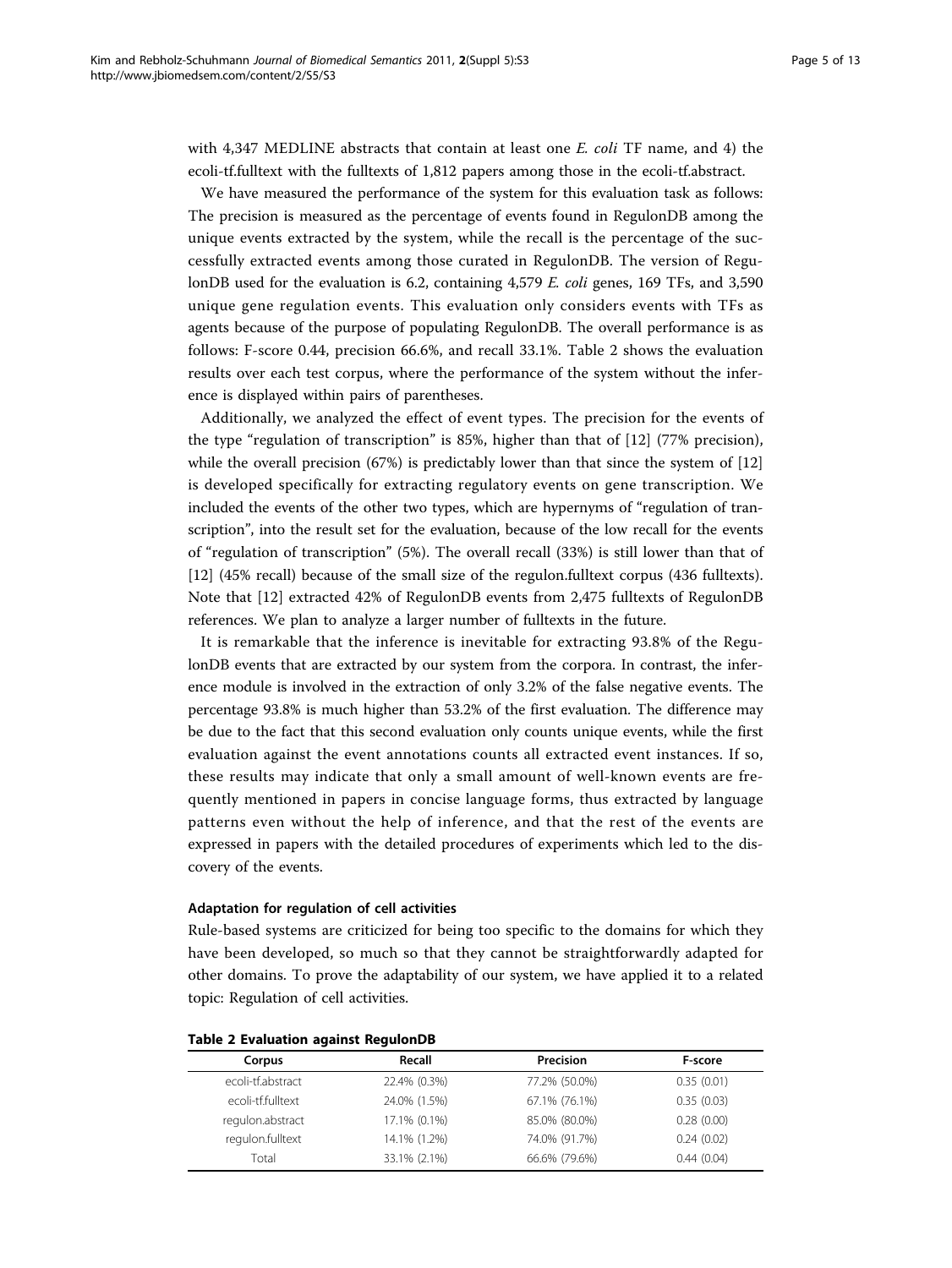The goal of this new task is to populate the GOA [\[11](#page-12-0)], concerning two Gene Ontology (GO) concepts: Regulation of cell growth (GO:0001558) (shortly, RCG) and regulation of cell death (GO:0031341) (shortly, RCD). GOA is a database which provides GO annotations to proteins. In short, the task is to identify the proteins that can be annotated with the two GO concepts. The semantic templates of the two event types are defined in Table [1.](#page-2-0)

The adaptation included only the following work: We manually collected keywords of the concepts 'growth' and 'death' from WordNet and constructed 40 patterns for the keywords by using MedEvi [[13\]](#page-12-0). As candidate agents, we collected human gene/ protein names from UniProt. We also collected cell type names from MeSH. These are newly built resources that were not required for the first two evaluation tasks. Existing language patterns and inference rules, for example for the concept 'regulation', were reused. We have not used any training corpus to further adjust the system to the new task.

We constructed a test corpus consisting of 13,136 abstracts by querying PubMed with two MeSH terms "Cell Death" and "Cell Enlargement". The system with the inference module extracted 244 unique UniProt proteins associated with RCG events and 266 unique proteins associated with RCD events from the corpus. This evaluation also uses the two measures: Precision, the percentage of unique proteins found in GOA among the extracted proteins, and recall, the percentage of extracted proteins among the protein records in GOA. GOA contains 16 proteins among the 244 proteins of RCG events (6.6% precision) and 100 proteins among the 266 proteins of RCD events (37.6% precision). Currently (2010 July), the GOA has 155 proteins associated with RCG (10.3% recall) and 908 proteins associated with RCD (11.0% recall). These results show that our system can be applied to a related task with minimal adaptations.

We also tested the system without the inference module against the cell corpus. It identifies 193 proteins associated with RCG events and 198 proteins associated with RCD events. GOA contains 13 proteins among the 193 proteins of ROG events (6.7% precision) and 78 proteins among the 198 proteins of RCD events (39.4% precision). The precision almost does not change even after running without the inference module, while the recall drops about 20% without the inference module. This finding is similar to what we found from the results of the second evaluation such that the precision is independent from the inference, while the recall drops significantly without the inference module. But the relatively smaller drop of recall for the new task may indicate that the inference rules developed for the first two evaluations have less effects on the third evaluation than the other two evaluations.

We have manually inspected 20 out of the proteins that are extracted by our system but not found in GOA, for each event type. Among the 20 'false positive' proteins of the RCD concepts, we found evidence that can support the association of 15 proteins with RCD concepts (75%). This means that the real precision can go up to 80% and more importantly that we can identify new protein instances of GO concepts by using our system. Among the 20 'false positive' proteins of the RCG concepts, we located evidence only for 8 proteins (40%). After careful inspection, we realized that the precision of the RCG-related proteins is much lower than that of the RCD-related proteins because the language patterns for RCG events, which we collected from WordNet, are not specific to cell size growth, but may also refer to cell proliferation and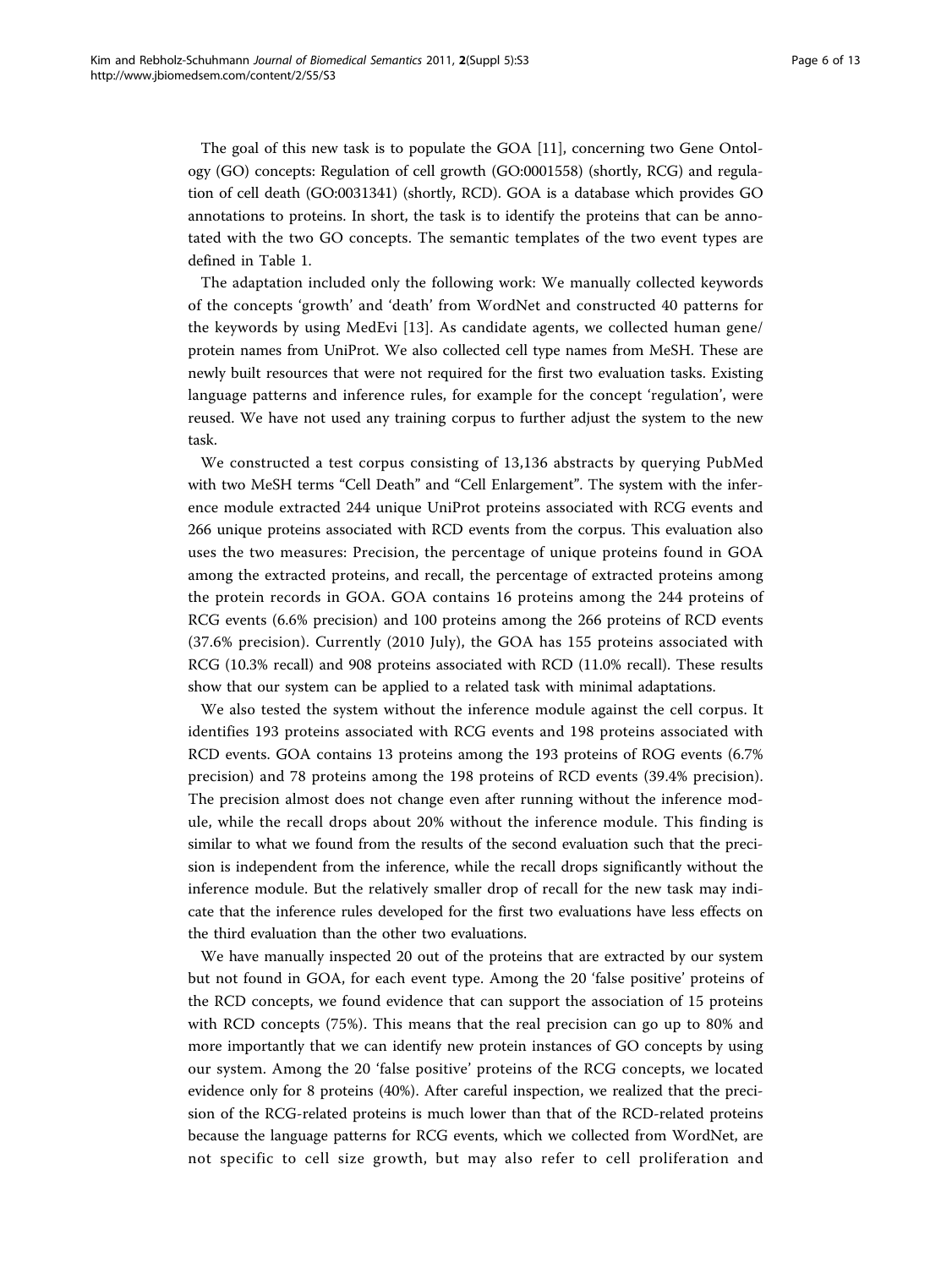development which should be linked to the other GO concepts "cell proliferation" (GO:0008283) and "cell development" (GO:0048468). The lack of training corpus led to this problem, and so we plan to extend the experiment to other GO concepts, establishing training corpora for the concept identification in text.

# **Discussion**

As explained in the Introduction, the inference rules we introduce in this paper are to deduce implicit events from explicit events. Note that unless the explicit events contain enough evidence to an implicit event, we cannot make logical deduction of the implicit event. In other words, the implicit events are alternative representations of the extracted information, where the implicit events do not convey 'new' information compared to the explicit events. The performance comparison between the system with the inference and that without the inference is, in a sense, to see which representations better fit for the target templates, where the inference rules are designed to produce results that better match the target templates. Previous systems often embed linguitic and domain knowledge required for event extraction together into hand-crafted rules or machine learning models, thus biased to target templates. In contrast, our approach of separating the inference rules from the linguistic resources helps us construct language patterns without respect to target templates [[5\]](#page-12-0). Considering the compositional aspect of events, it leads us to the development of phrase-level patterns, which are close to lexical semantics, rather than sentence-level patterns [[14\]](#page-12-0). In addition, we may associate the lexical patterns with the well-defined semantic types of an ontology and focus on the semantic types that are related to a given application task, not worrying about the side-effect of domain-specific patterns. This makes the patterns highly reusable, as shown in the third test case.

#### Conclusions

We proposed a novel approach to event extraction, using an ontology to represent the semantics of lexical, syntactic, and pragmatic resources. We focused on extracting regulatory events on gene expression and cell activities, which are very important to molecular biology and disease studies. Our system shows the full complexity in the identification of such complex events from the literature and may guide the ontology development to innovative ways of integrating various knowledge resources.

#### Methods

Our system first recognizes mentions of individual GRO instances in text, which can be the event components. It then combines them into compositional structures of explicit events by using language patterns. The system performs inference based on domain knowledge to deduce implicit events from the explicit events. It finally extracts the events that match pre-defined event templates. Both explicit and implicit events may fit for the database event templates.

Figures [1](#page-7-0) and [2](#page-7-0) show the examples of the extracted events. Figure [1](#page-7-0) depicts the three types of structures from the input text: Dependency structure, explicit event, and implicit event. An arrow between the syntactic and semantic structures indicates a correspondence link between two structures for a phrase. The explicit event is composed from phrasal structures to sentential structures by using the patterns in Table [3.](#page-8-0) The implicit event is deduced from the explicit events by using the inference rules 1 to 3 in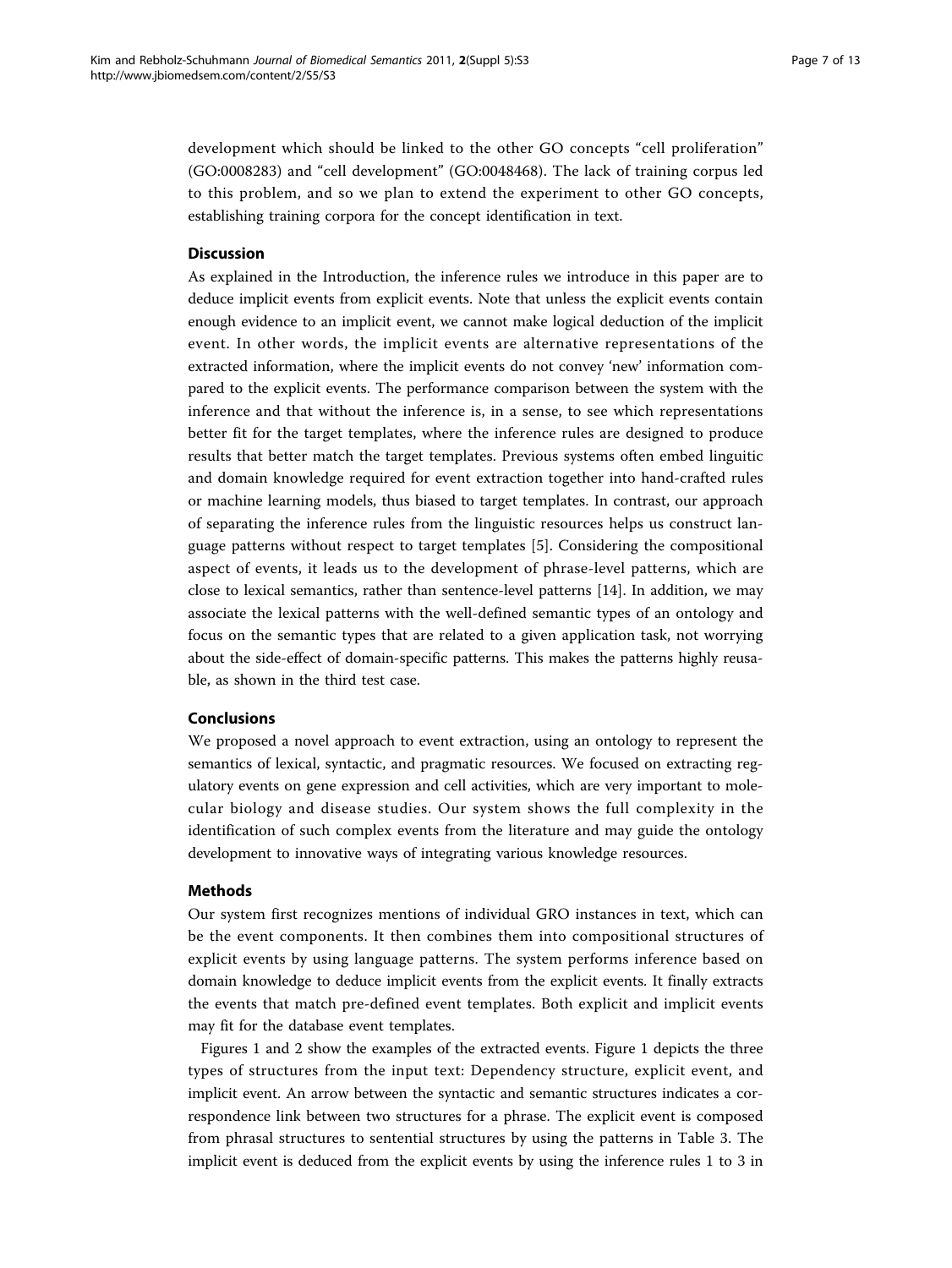<span id="page-7-0"></span>

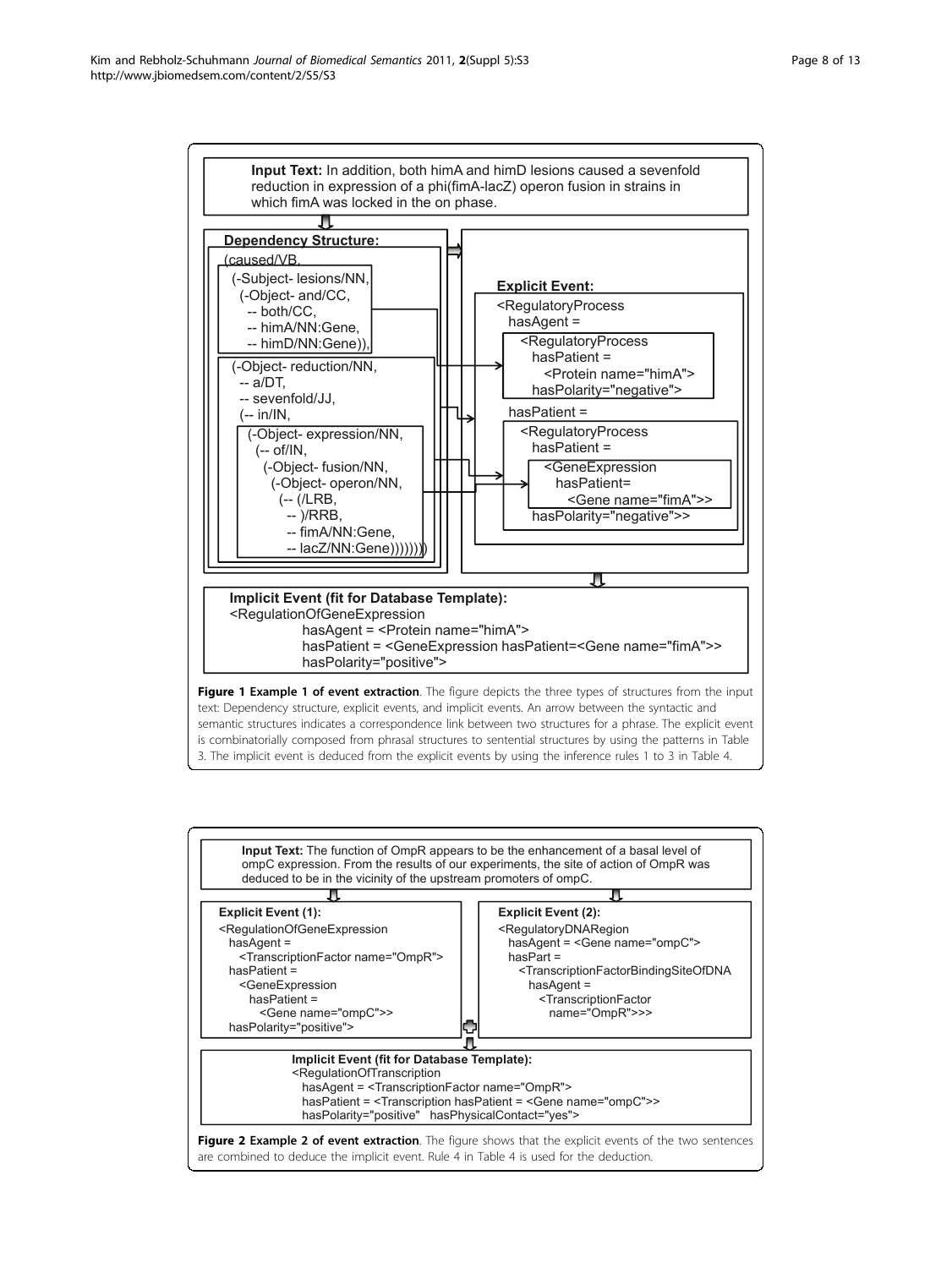| No.            | Syntactic pattern                         | Semantic pattern                                                                             |
|----------------|-------------------------------------------|----------------------------------------------------------------------------------------------|
|                | (expression Noun (of Prep Object:Gene))   | <geneexpression haspatient="Gene"></geneexpression>                                          |
|                | (reduction Noun (in Prep Object:Patient)) | <regulatoryprocess haspatient="Patient&lt;br">hasPolarity="negative"&gt;</regulatoryprocess> |
|                | (lesion_Noun Object:Patient)              | < RegulatoryProcess hasPatient=Patient<br>hasPolarity="negative">                            |
| $\overline{4}$ | (cause Verb Subject:Agent Object:Patient) | <regulatoryprocess hasagent="Agent&lt;br">hasPatient=Patient&gt;</regulatoryprocess>         |

#### <span id="page-8-0"></span>Table 3 Example patterns

Table 4. TFBS stands for TranscriptionFactorBindingSiteOfDNA. Figure [2](#page-7-0) shows that the explicit events of the two sentences are combined to deduce the implicit event. Rule 4 in Table 4 is used for the deduction. The overall workflow of the system is depicted in Figure [3](#page-9-0).

# Named entity recognition

We have adopted a dictionary-based approach for named entity recognition. The dictionary contains 15,881 gene/protein and operon names of  $E.$  coli, including the names of 169 E. coli TF names, collected from RegulonDB and SwissProt. The recognized names are grounded with UniProt identifiers and labeled with relevant GRO concepts among the followings: Gene, Protein, Operon, and TranscriptionFactor.

# Parsing

We have utilized Enju, the HPSG parser [[15](#page-12-0)], for syntactic analysis of sentences. While the Enju parser produces predicate-argument structures, we have developed a module to convert them into dependency structures and selectively merged the predicate-argument structure into the dependency structure. We have identified the dependency structure for the loose matching of language patterns explained below.

# Pattern matching

To identify the explicit events from sentences, the system utilizes syntactic-semantic paired patterns, matching the syntactic patterns to the dependency structures and combining the semantic patterns into a semantic structure.

Each pattern is a pair of a syntactic pattern and a semantic pattern. Syntactic patterns comply with dependency structures. The leftmost item within a pair of parentheses (e.g. cause Verb, lesion Noun) is the head of the other items within the

| Table 4 Example inference rules |  |
|---------------------------------|--|
|---------------------------------|--|

| No. | Condition(s) $\Rightarrow$ Conclusion                                                                                                                                                                                                                                                                                                                                                                                                                                                         |
|-----|-----------------------------------------------------------------------------------------------------------------------------------------------------------------------------------------------------------------------------------------------------------------------------------------------------------------------------------------------------------------------------------------------------------------------------------------------------------------------------------------------|
|     | <regulatoryprocess haspolarity="Polarity2&lt;br">hasAgent=<regulatoryprocess haspatient="Patient" haspolarity="Polarity1">&gt;<br/>⇒ <regulatoryprocess hasagent="Patient" haspolarity="polarity_sum(Polarity1,Polarity2)&lt;/td"></regulatoryprocess></regulatoryprocess></regulatoryprocess>                                                                                                                                                                                                |
|     | <regulatoryprocess haspolarity="Polarity2&lt;br">hasPatient=<regulatoryprocess haspatient="Patient" haspolarity="Polarity1">&gt;<br/>⇒ <regulatoryprocess haspatient="Patient" haspolarity="polarity_sum(Polarity1,Polarity2)&lt;/td"></regulatoryprocess></regulatoryprocess></regulatoryprocess>                                                                                                                                                                                            |
|     | <regulatoryprocess haspatient="GeneExpression"><br/>⇒ <regulationofgeneexpression haspatient="GeneExpression"></regulationofgeneexpression></regulatoryprocess>                                                                                                                                                                                                                                                                                                                               |
| 4   | <regulationofgeneexpression hasagent="TranscriptionFactor&lt;br">hasPatient=<geneexpression haspatient="Gene">&gt;<br/>+ <requlatorydnaregion hasagent="TranscriptionFactor" haspart="&lt;TFBS">&gt;<br/><math>\Rightarrow</math> <regulationoftranscription hasagent="TranscriptionFactor&lt;br">hasPatient = <transcription haspatient="Gene"> hasPhysicalContact="yes"&gt;</transcription></regulationoftranscription></requlatorydnaregion></geneexpression></regulationofgeneexpression> |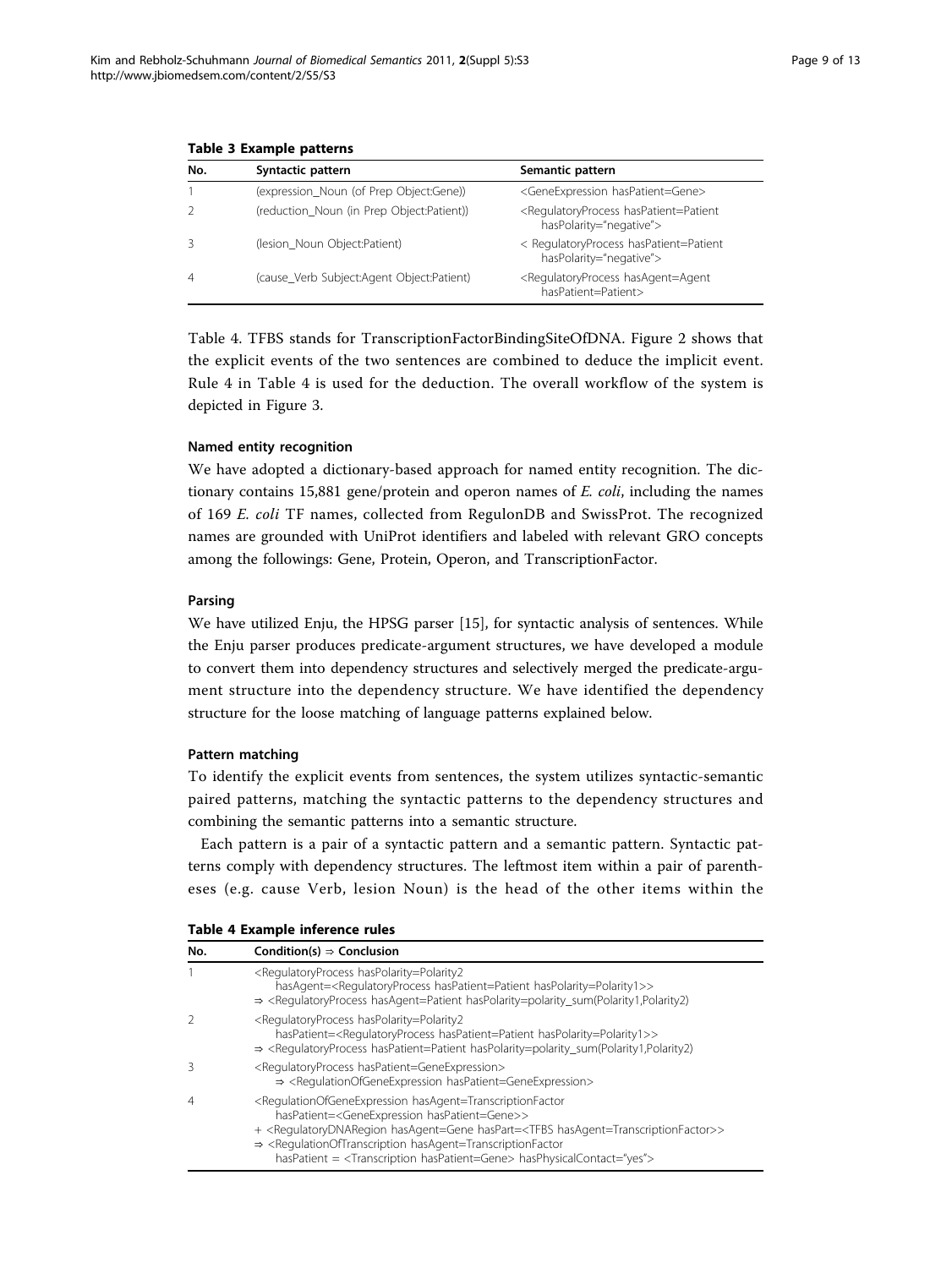<span id="page-9-0"></span>

parentheses (e.g. Subject:Agent, Object:Patient). A dependent item may be surrounded by another pair of parentheses, which forms an embedded structure (e.g. Pattern 1, Pattern 2). The lexical items in the syntactic patterns are labeled with part-of-speech (POS) tags (e.g. Verb, Noun, Prep), and should be matched to words with the same POS tags. The dependent items have syntactic constraints that indicate their roles with respect to their head items (e.g. Subject, Object), and should be matched to those with the syntactic roles. The dependent items may have semantic variables (e.g. Agent, Patient, Gene), which indicate the semantics of the dependent items. If the semantic variable of a dependent item is a concept of GRO (e.g. Gene), the variable should match a semantic category that is identical to, or a sub type of, the specified concept.

The semantic pattern expresses the semantics of its corresponding syntactic pattern. The semantic pattern is represented with GRO concepts (e.g. RegulatoryProcess, GeneExpression) and properties (e.g. hasAgent, hasPatient).

The system tries to match the syntactic patterns to the dependency structures of sentences in a bottom-up way. For example, it matches from Pattern 1 to Pattern 4 in Table [3](#page-8-0) to the dependency structure of the example (1) depicted in Figure [1](#page-7-0). In the process, it considers the syntactic and semantic constraints of the syntactic patterns. For instance, the item 'cause' of the fourth pattern in Table [3](#page-8-0) should match the verb 'cause' that has both a subject and an object.

Once a syntactic pattern is successfully matched to a node of dependency structure, its corresponding semantic pattern is assigned to the node as one of its semantics. If the syntactic pattern has dependent items with semantic variables (e.g. Subject:Agent, Object:Patient), the variables (e.g. Agent, Patient) are replaced with the semantics of the children of the node that have been matched to the dependent items. In this way,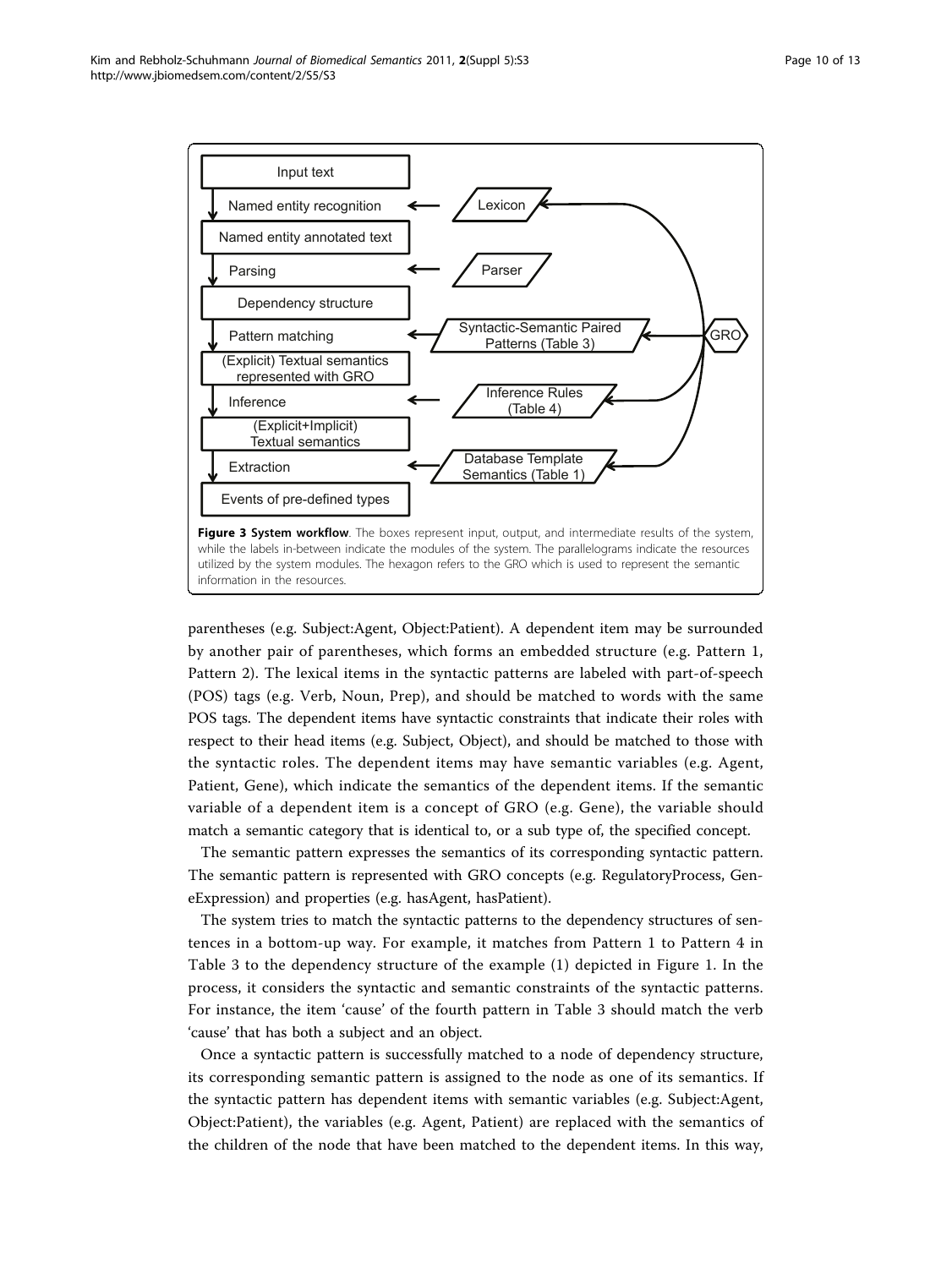the semantics of multiple phrases is combined into sentential semantics. In Figure [1](#page-7-0), the small boxes with dashed lines show the semantics assigned to the internal nodes of the example (1), which are later combined into the textual sentential semantics.

Note that the node 'lesions' is assigned two pieces of semantics for the two gene names that are the children of the node (i.e. himA, himD). The explicit textual semantics of Figure [1](#page-7-0) is one of the two, while the other is a duplicate of Sem1 except that the gene name 'himA' is replaced with 'himD'.

One important feature of the pattern matching is that we loosely match the syntactic patterns to the dependency structures. For instance, the gene name 'fimA' is not a direct child of the preposition 'of', but is matched to the item Object:Gene of the first pattern in Table [4.](#page-8-0) We have decided to match a dependent item not only to a direct child of the node matched to the head item, but also to any descendant of the node. The feature is based on two reasons: First, it is practically impossible to construct all potential patterns for the event extraction, though a reasonably large number of patterns for gene regulation have been accumulated; and second, the lexical entries not matched to any of the patterns for gene regulation (e.g. 'sevenfold', 'operon', 'fusion') might not affect the extraction of the events.

This loose matching still works under the following strict conditions: 1) An item with a syntactic role (e.g. Subject) can be matched to one of descendants under the sub-tree with the syntactic role; 2) once an item is matched to a node, it is not further matched to the node's descendants; and 3) it does not jump over clausal boundaries (e. g. 'which') and several exceptional words (e.g. 'except').

#### Inference

The inference step is to transduce explicit textual semantics (or events) into implicit semantics (or events). It deduces a new specific event instance, if possible, by combining any two or more general events. The inference module takes as input the explicit events from a text (i.e. a MEDLINE abstract, a fulltext) identified by the previous module of pattern matching. It applies to the explicit events the inference rules that reflect common sense knowledge and domain knowledge, as exemplified in Table [4](#page-8-0). An inference rule has the propositional logic form of  $P \rightarrow Q$ , where P is a set of conditions and Q is the conclusion. It works with the modus ponens rule (i.e. P,  $P\rightarrow Q\boxtimes Q$ ). That is, if all the conditions P of a rule match some of the identified events from a text, the conclusion Q is instantiated and then added as an additional event of the text. As the input events are represented with GRO, the inference rules and their resultant events are also represented with GRO.

We have constructed 28 inference rules for dealing with the compositional structures of gene regulation events (e.g. Rules 1, 2) and for deducing biological events from the combination of linguistic events (e.g. Rules 3, 4) by consulting the training corpus and the review paper [\[16](#page-12-0)] (see Table [4](#page-8-0)).

For example, Rules 1 and 2 flatten, if possible, the compositional structure of event descriptions. The explicit events in Figure [1](#page-7-0) has a cascaded structure with four basic event instances (i.e. three RegulatoryProcess, one GeneExpression) and is transformed by Rules 1 and 2 to fit for the database template that has only two event instances (i.e. RegulationOfGeneExpression, GeneExpression). Rule 3 deduces the specific event type RegulationOfGeneExpression from a general type of event (i.e. RegulatoryProcess).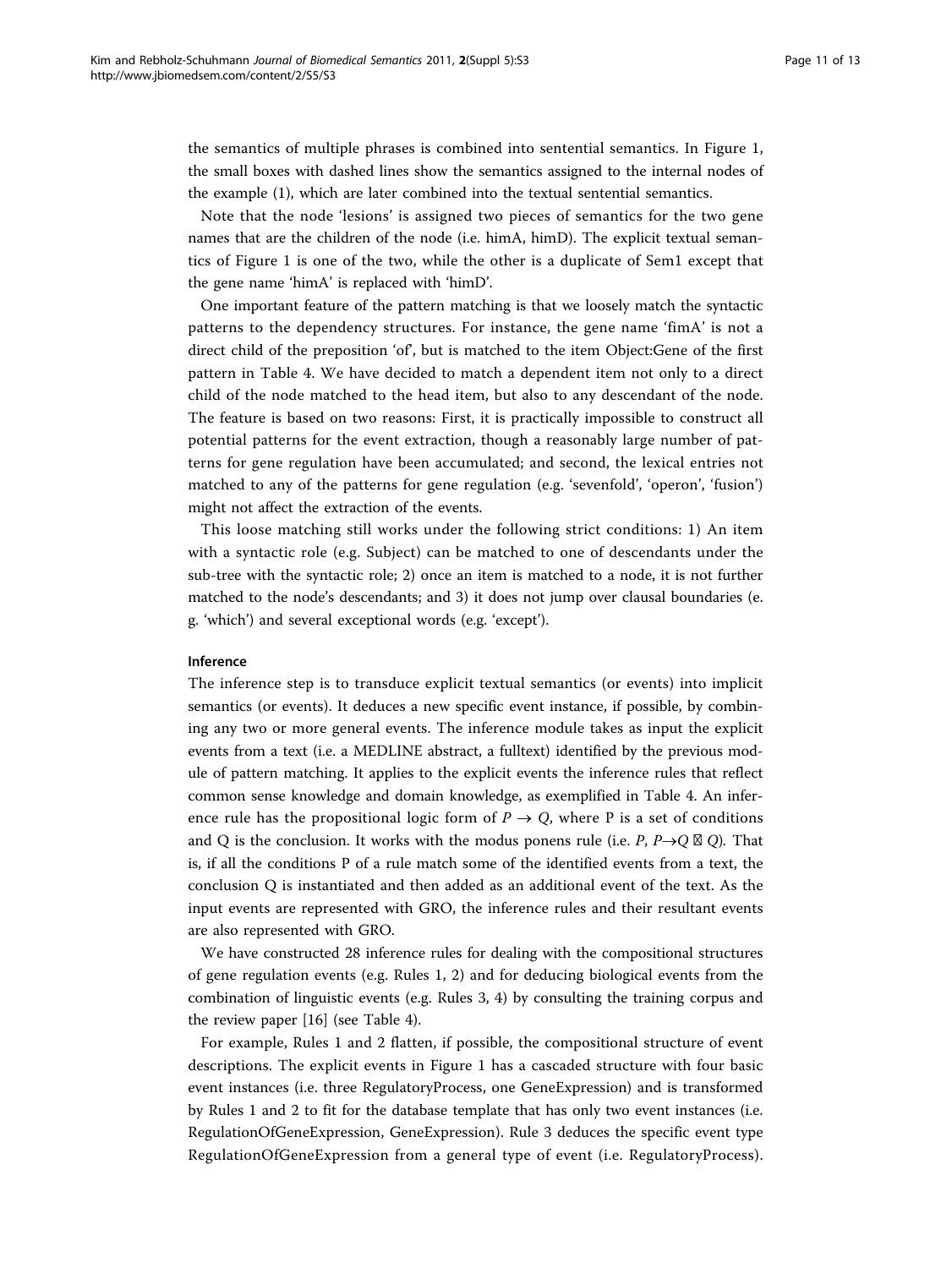<span id="page-11-0"></span>Rule 4 reflects the domain knowledge that if a transcription factor both binds to the regulatory region of a gene and regulates the gene's expression level, it is the transcriptional regulator of the gene. Note that the two conditions of Rule 4 can be matched to events from any sentences; in other words, Rule 4 can merge multiple evidence from different sentences into a fact. The function polarity\_sum works exactly like NXOR (Not Exclusive OR) operation in Boolean logic. The rules are repeatedly applied over the explicit events from a given text until no additional event is generated.

We have implemented a program that converts the inference rules into Prolog programming codes and a Prolog application that executes the rules over input events. We could not use the OWL-DL reasoners (e.g. Pellet) because of the DL-safe restriction of the reasoners. DL-safe restriction assumes that all instances of rules, both in conditions and in conclusions, should be available at the knowledge base [\[17](#page-12-0)]. Unfortunately, however, the rules for the event extraction generate new instances of events and event attributes in the conclusions. Nonetheless, we can still utilize the reasoners to validate the ontology populated with the extracted events.

#### Extraction

The system finally selects the events that match given semantic templates among those resulted from either pattern matching or inference. Table [1](#page-2-0) shows the event templates. The variables are marked with '?' and are matched to the instances of the concepts referred to by the variables. For example, the variable "?Protein" can be matched to a protein name. Non-variable concepts and properties are used as semantic restriction on the events to extracted. For example, the last template in Table [1](#page-2-0) can be matched to an instance of NegativeRegulation, which a child of RegulatoryProcess. In addition, the patient of the instance should an instance of CellDeath and the agent can be a gene, where Gene is a descendant of MolecularEntity.

# Authors contributions

JJK conceived the study, designed and implemented the system, carried out the evaluations and drafted the manuscript. DRS motivated and coordinated the study and revised the manuscript.

#### Acknowledgements

The research work in its first unrevised form was presented at the SMBM 2010, Hinxton, Cambridge, U.K. We would like to thank Vivian Lee and Ruth Lovering for their contribution on the event annotation, and Nick Luscombe and Aswin Seshasayee for their helping us to learn the domain knowledge of gene transcription regulation. We would also like to thank the anonymous reviewers for their valuable comments.

This article has been published as part of Journal of Biomedical Semantics Volume 2 Supplement 5, 2011: Proceedings of the Fourth International Symposium on Semantic Mining in Biomedicine (SMBM). The full contents of the supplement are available online at [http://www.jbiomedsem.com/supplements/2/S5.](http://www.jbiomedsem.com/supplements/2/S5)

#### Author details

<sup>1</sup>School of Computer Engineering, Nanyang Technological University, Singapore. <sup>2</sup>EMBL-EBI, Wellcome Trust Genome Campus, Hinxton, Cambridge, UK.

#### Competing interests

The authors declare that they have no competing interests.

Published: 6 October 2011

#### References

1. Daraselia N, Yuryev A, Egorov S, Novichkova S, Nikitin A, Mazo I: [Extracting human protein interactions from MEDLINE](http://www.ncbi.nlm.nih.gov/pubmed/15033866?dopt=Abstract) [using a full-sentence parser.](http://www.ncbi.nlm.nih.gov/pubmed/15033866?dopt=Abstract) Bioinformatics 2004, 20(5):604-611.